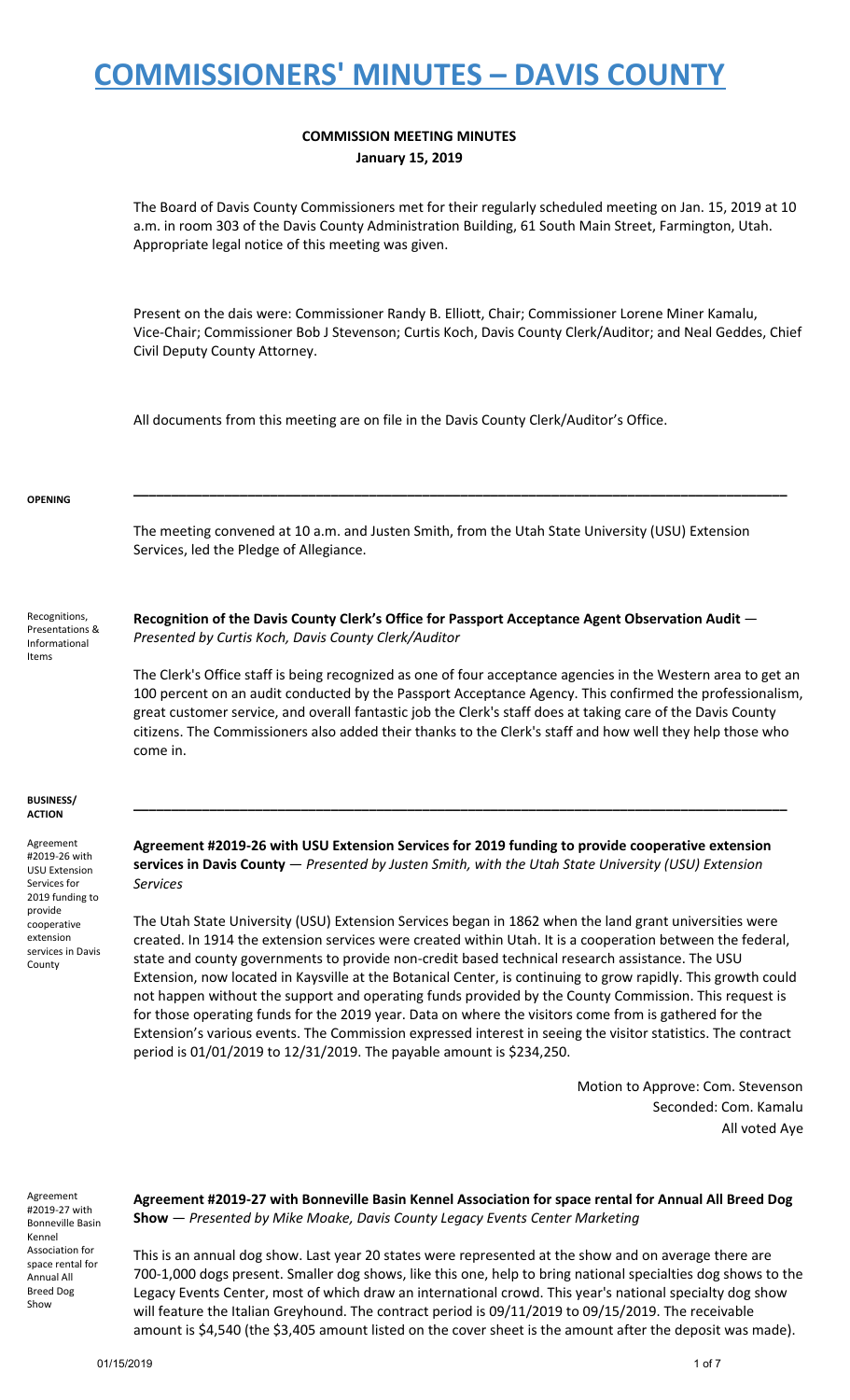Motion to Approve: Com. Kamalu Seconded: Com. Stevenson All voted Aye

Agreement #2019-28 with the North American Grappling Association (NAGA) for space rental for Regional **Grappling** Tournament

**Agreement #2019-28 with the North American Grappling Association (NAGA) for space rental for Regional Grappling Tournament** — *Presented by Mike Moake, Davis County Legacy Events Center Marketing*

NAGA holds a grappling tournament twice a year, and this year, one of the tournaments will be held in Davis County. On average there are 600 participants with almost all the attendees from outside of Davis County. The contract period is 09/26/2019 to 09/28/2019. The receivable amount is \$3,040 (the \$2,980 amount listed on the cover sheet is the amount after the deposit was made).

> Motion to Approve: Com. Kamalu Seconded: Com. Stevenson All voted Aye

Agreement #2019-29 with Prism Systems Corporation for 2019 Jail security system maintenance

**Agreement #2019-29 with Prism Systems Corporation for 2019 Jail security system maintenance** — *Presented by Chief Deputy Arnold Butcher, Davis County Sheriff's Office*

This agreement is for the security camera system in the jail. The cost includes a monthly visit for routine maintenance as well as a 24 hour, 365 days monitoring. This is an annual renewal and it was unknown, at the time, if the cost was different than the previous year's contract. The contract period is 01/01/2019 to 12/31/2019. The payable amount is \$28,800 annually, \$2,400 a month.

> Motion to Approve: Com. Stevenson Seconded: Com. Kamalu All voted Aye

Agreement #2019-30 with Weber State University to provide internship to students

**Agreement #2019-30 with Weber State University to provide internship to students** — *Presented by Brian Hatch, Davis County Health Department Director*

This is a standard internship agreement with Weber State University. These internships are vital to the Health Department to help train the upcoming workforce. The County also benefits from the internships in getting assistance with projects. These are for unpaid internships, but the students will receive class credit. On occasion, the Health Department does offer paid internships. To be selected for this specific internship, the student must apply and pass the interview with the County's Health Department. The contract period is 01/08/2019 to 01/08/2022. The contract amount is neither payable nor receivable.

> Motion to Approve: Com. Stevenson Seconded: Com. Kamalu All voted Aye

Agreement #2019-31 with Consolidated Engineering Laboratories to provide special inspection services at the Syracuse Northwest Library Remodel and Expansion project

**Agreement #2019-31 with Consolidated Engineering Laboratories to provide special inspection services at the Syracuse Northwest Library Remodel and Expansion project** — *Presented by Mack McDonald, Davis County Facilities Director*

This contract is for special inspection services as required for the Syracuse Library remodel. This includes a soil analysis, a proctor [compaction] test, and rebar, masonry, and steel inspections. The contract began on Jan. 10 because R&O construction needed to schedule an inspection for that date. The ending date is the life of the remodel project. The contract period is 01/10/2019 to 07/01/2020. The payable amount is \$14,236.95.

> Motion to Approve: Com. Kamalu Seconded: Com. Stevenson All voted Aye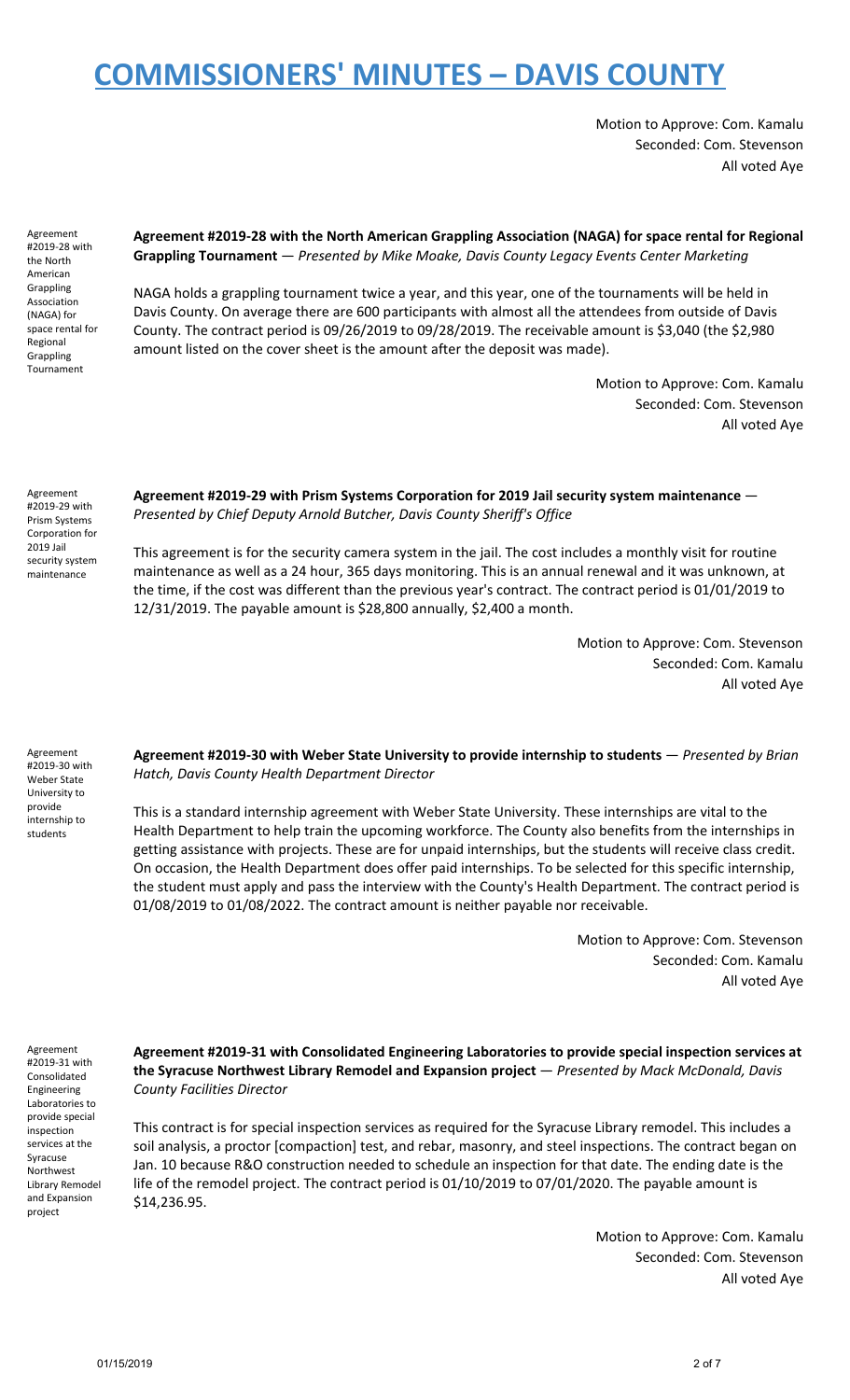Agreement #2019-32with Infogroup Inc. for Reference USA database license

**Agreement #2019-32 with Infogroup Inc. for Reference USA database license** — *Presented by Josh Johnson, Davis County Library Chief Deputy*

This contract with Infogroup Inc. is different than the contract from last year. Specifically, the database the Davis County libraries use is called Reference USA which helps users find jobs and internships, and it acts as a business directory. Last year, on a monthly average 100 users did 19,000 searches per month. The price was not increased from last year, but the contract dates did change from previous years to better work with the holiday schedule. The contract period is 01/01/2019 to 01/15/2020. The payable amount is \$3,309.

> Motion to Approve: Com. Kamalu Seconded: Com. Stevenson All voted Aye

Agreement #2019-33 with Layton City to offset operating costs for 2018-2019 UTA Ski Bus promotion

Agreement #2019-34 with Morgan County to offset operating costs for 2018-2019 UTA Ski Bus promotion

**Agreement #2019-33 with Layton City to offset operating costs for 2018-2019 UTA Ski Bus promotion** — *Presented by Jeff Oyler, Davis County Planning Manager*

The next three agreements are for the Ski Bus service that goes from Layton City to Snowbasin. It is jointly funded by Davis County, Layton City, Morgan County, and Snowbasin Ski Resort. The funds were said to be paid using Prop 1 monies, but after the next three items Curtis Koch, Davis County Clerk/Auditor, clarified that the funds come from the tourism funds. The money paid to the County is in proportionate shares from the other entities. This agreement is for Layton City's portion. The contract period is 12/15/2018 to 03/31/2019. The receivable amount is \$25,567.

> Motion to Approve: Com. Stevenson Seconded: Com. Kamalu All voted Aye

**Agreement #2019-34 with Morgan County to offset operating costs for 2018-2019 UTA Ski Bus promotion** — *Presented by Jeff Oyler, Davis County Planning Manager*

This agreement is for Morgan County's portion of the Ski Bus service. The contract period is 12/15/2018 to 03/31/2019. The receivable amount is \$6,392.

> Motion to Approve: Com. Stevenson Seconded: Com. Kamalu All voted Aye

Agreement #2019-35 with Snowbasin Resort to offset operating costs for 2018-2019 UTA Ski Bus promotion

**Agreement #2019-35 with Snowbasin Resort to offset operating costs for 2018-2019 UTA Ski Bus promotion** — *Presented by Jeff Oyler, Davis County Planning Manager*

This agreement is for Snowbasin Ski Resort's portion of the Ski Bus service. It also helps improve the air quality and alleviate some of the parking challenges up at Snowbasin. Overall this service has been a big success. The contract period is 12/15/2018 to 03/31/2019. The receivable amount is \$25,567.

> Motion to Approve: Com. Kamalu Seconded: Com. Stevenson All voted Aye

Plat Amendment #2019-36 to the Gold Mine Acres Condominiums in regards to their open space

**Plat Amendment #2019-36 to the Gold Mine Acres Condominiums in regards to their open space** - *Presented by Jeff Oyler, Davis County Planning Manager*

This plat amendment is regarding the Gold Mine Acres condominium, which is off Highway 89 in an unincorporated part of Davis County near Bountiful. The proposal will only affect the open space area of the project. Originally only one area was defined as an open space while everything else was called limited common open space. However, now all the open spaces will be changed to limited common open space to more accurately reflect the use of the space, because the condo owners do not own the property outside the building. The contract has no beginning and end date and the amount is neither payable nor receivable. *See Attachment B1-B2.*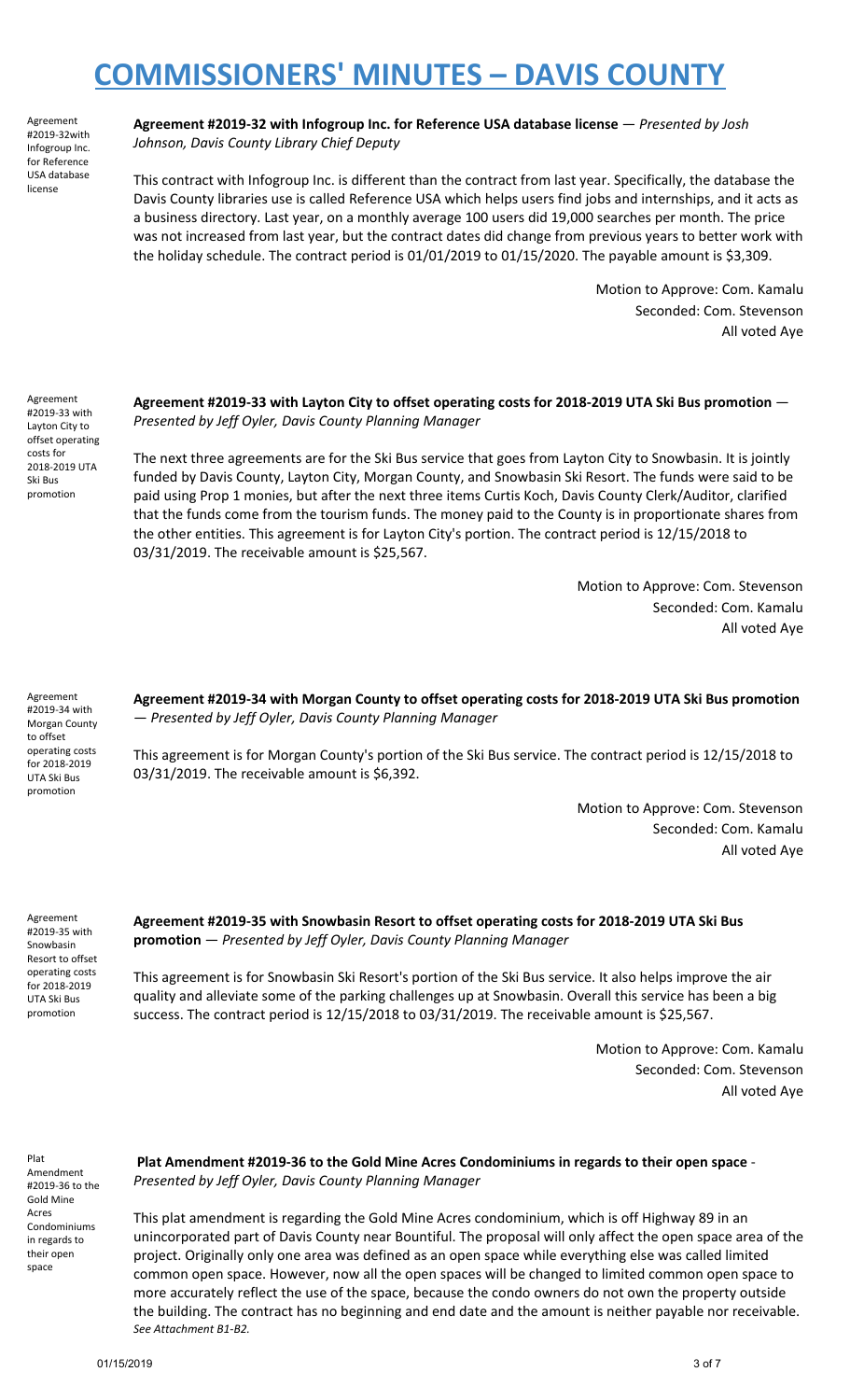Motion to Approve: Com. Stevenson Seconded: Com. Kamalu All voted Aye

Settlement and Release Agreement 2019-37

**Settlement and Release Agreement #2019-37** — *Presented by Neal Geddes, Davis County Chief Deputy Civil Attorney*

This is a standard employee settlement and release agreement. The contract period begins 01/03/2019.

Motion to Approve: Com. Stevenson Seconded: Com. Kamalu All voted Aye

Ordinance #1-2019 enacting Davis County Code 3.04.400A Article F the County Option Sales and Use Tax for Funding Corridor Preservation, Congestion Mitigation, and the Expansion of Capacity for Regionally Significant Transportation Facilities

**Ordinance #1-2019 enacting Davis County Code 3.04.400A Article F the County Option Sales and Use Tax for Funding Corridor Preservation, Congestion Mitigation, and the Expansion of Capacity for Regionally Significant Transportation Facilities as authorized by UCA § 59-12-2217** — *Presented by Commissioner Bob J Stevenson*

The ordinance will start the Third Quarter Transportation Tax, which is a \$0.025 increase. This tax has been available for a while and a few years back the State legislature adjusted it so the counties could put this tax into place if desired. Davis County is currently the only county in the State who has not put it into place. Overall, the tax is a minor increase in the sales tax. For example, if the purchase is \$10 the tax is only two and a half cents (\$0.025). This tax will bring in approximately \$12.5 billion dollars which can be used for street and road improvements.

> Motion to Approve: Com. Stevenson Seconded: Com. Kamalu All voted Aye

Amendment #2015-327-U with Utah Division of Substance Abuse & Mental Health for SFY 2019 Substance Abuse funding to include SPF-PFS Partnerships for Success Capacity Grant

**Amendment #2015-327-U with Utah Division of Substance Abuse & Mental Health for State Fiscal Year (SFY) 2019 Substance Abuse funding to include SPF-PFS Partnerships for Success Capacity Grant** — *Presented by Commissioner Lorene Miner Kamalu*

This amendment is for the SFY 2019 substance abuse funding allocation and includes funding for the Partnerships for Success Capacity Grant. The contract period is 01/01/2019 to 06/30/2019. The receivable amount is \$90,000.

> Motion to Approve: Com. Kamalu Seconded: Com. Stevenson All voted Aye

Resolution #2019-38 appointing Commissioner Bob J Stevenson as Davis County's representative to the Board of Trustees of the UCIP

**Resolution #2019-38 appointing Commissioner Bob J Stevenson as Davis County's representative to the Board of Trustees of the Utah Counties Indemnity Pool (UCIP)** — *Presented by Commissioner Randy B. Elliott*

This resolution is to appoint Commissioner Stevenson to the Board of Trustees of the Utah Counties Indemnity Pool (UCIP), which provides insurance for the County.

> Motion to Approve: Com. Elliott Seconded: Com. Kamalu All voted Aye

Commissioner Kamalu moved to recess to Board of Equalization. Commissioner Stevenson seconded the motion. All voted Aye.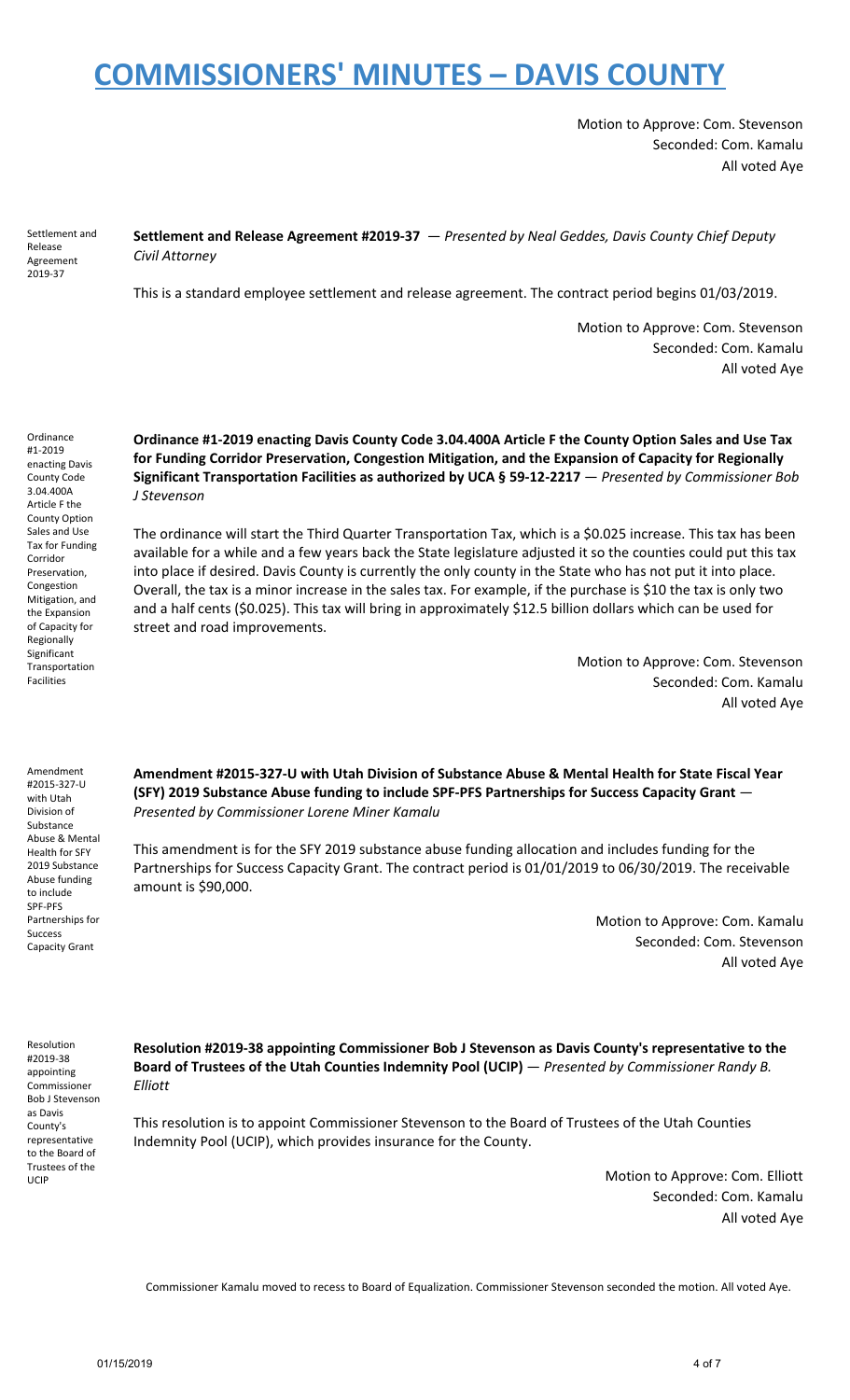| <b>BOARD OF</b><br><b>EQUALIZATION</b>  |                                                                                                                                                                                                                                                                                                                                        |
|-----------------------------------------|----------------------------------------------------------------------------------------------------------------------------------------------------------------------------------------------------------------------------------------------------------------------------------------------------------------------------------------|
| Property Tax<br>Register                | Property Tax Register matters were presented by Curtis Koch, Davis County Clerk/Auditor as follows:                                                                                                                                                                                                                                    |
|                                         | Under Auditor adjustments is a report with various appeals recommending they be approved and 16<br>corrections related to veteran exemptions and/or property transferring to a tax exempt entity. Under<br>Treasurer adjustments is one adjustment totaling \$550. Under Assessor adjustments is one Assessor<br>initiated correction. |
|                                         | Motion to Approve: Com. Stevenson                                                                                                                                                                                                                                                                                                      |
|                                         | Seconded: Com. Kamalu                                                                                                                                                                                                                                                                                                                  |
|                                         | All voted Aye                                                                                                                                                                                                                                                                                                                          |
|                                         | Commissioner Kamalu moved to reconvene Commission Meeting. Commissioner Stevenson seconded the motion. All voted Aye.                                                                                                                                                                                                                  |
| <b>CONSENT</b><br><b>ITEMS</b>          |                                                                                                                                                                                                                                                                                                                                        |
|                                         |                                                                                                                                                                                                                                                                                                                                        |
| <b>Check Registers</b>                  | <b>Check Registers</b>                                                                                                                                                                                                                                                                                                                 |
|                                         | Check Registers were approved.                                                                                                                                                                                                                                                                                                         |
|                                         | Motion to Approve: Com. Kamalu                                                                                                                                                                                                                                                                                                         |
|                                         | Seconded: Com. Stevenson                                                                                                                                                                                                                                                                                                               |
|                                         | All voted Aye                                                                                                                                                                                                                                                                                                                          |
| Commission<br>Meeting<br><b>Minutes</b> | <b>Meeting Minutes</b>                                                                                                                                                                                                                                                                                                                 |
|                                         | Meeting Minutes for Dec. 18, 2018 were presented for approval.                                                                                                                                                                                                                                                                         |
|                                         |                                                                                                                                                                                                                                                                                                                                        |
|                                         | Motion to Approve: Com. Kamalu<br>Seconded: Com. Stevenson<br>All voted Aye                                                                                                                                                                                                                                                            |
|                                         |                                                                                                                                                                                                                                                                                                                                        |
| <b>COMMISSION</b><br><b>COMMENTS</b>    |                                                                                                                                                                                                                                                                                                                                        |
|                                         | Commissioner Elliott explained a little more about passing the Third Quarter Tax The Commission had                                                                                                                                                                                                                                    |

**Commissioner Elliott** explained a little more about passing the Third Quarter Tax. The Commission had been waiting to approve it but there were a number of cities in the County who said they had unfinished projects this tax would help get finished. Also, the legislators made it clear that if the County were to not pass the Third Quarter Tax that "projects in Davis County will be overlooked". So the tax was passed to help work together with the Legislature on these regional specific projects and helping the cities. The next step in the process is to work with COG to implement the tax so the money can be used on road and transportation issues.

**Commissioner Kamalu** said in the city where she lives it has been challenging to get enough funding to keep up with road maintenance. It makes it hard on the citizens. This Third Quarter Tax is a tool meant to help with that problem. She appreciates the support of the city leadership from all 15 Davis County cities.

**Commissioner Stevenson** said that as the County, or cities, are run there are things that need to be put into place because of citizen demands. Davis County is very fortunate to have many attractions that draw people from outside the County to supplement the sales tax base. These visitors also want to see the roads and traffic running smoothly, and if it does then the potential for more visitors is increased, and the more who come, the more money is spent which in turn helps the County. This is one of the reasons Commissioner Stevenson said this Third Quarter Tax is important to get in place.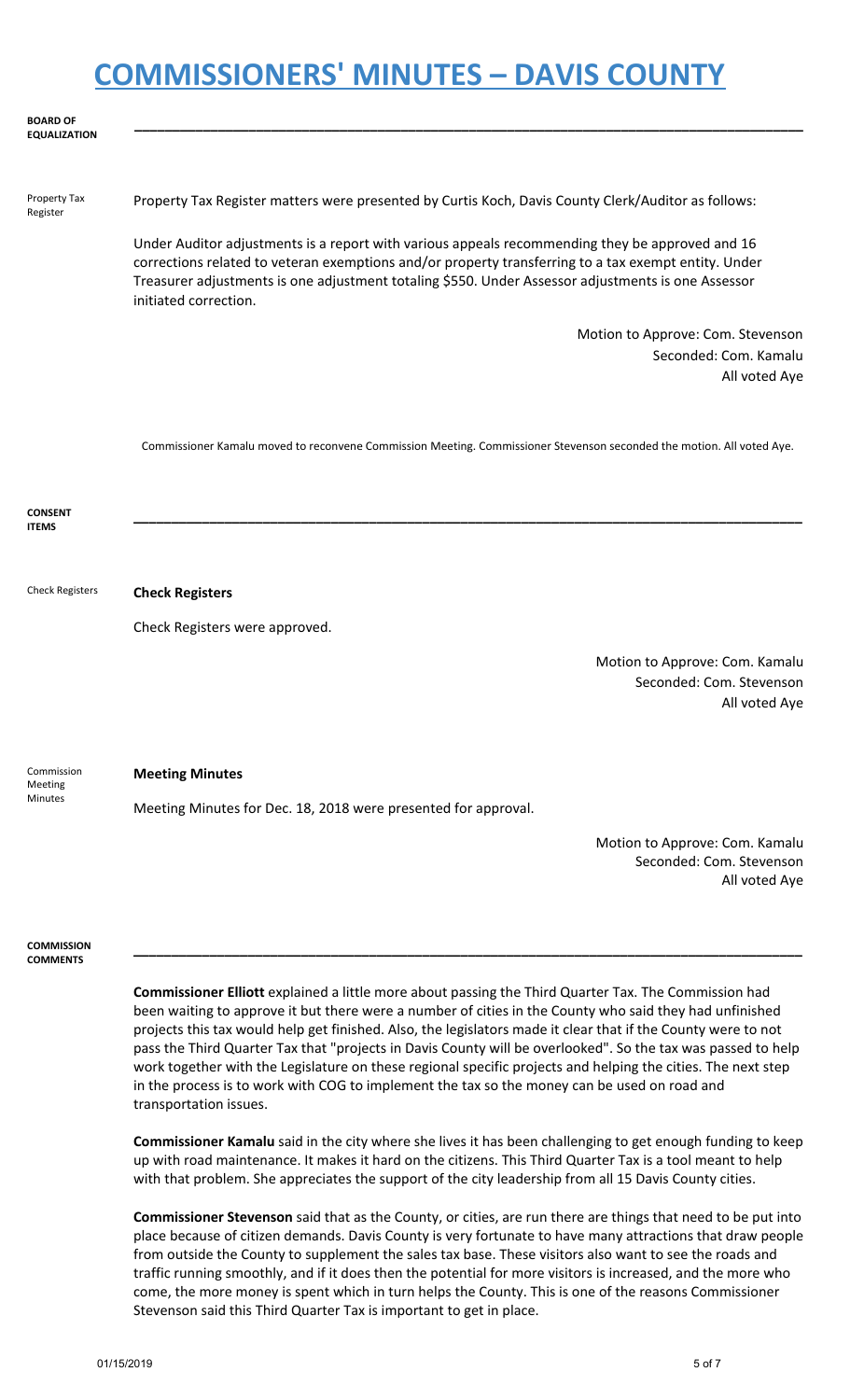The public was invited to make comments to the Commission.

**PUBLIC COMMENTS** **Ron Mortensen**, a Bountiful resident, welcomed the two new Commissioners. He wanted to make sure the new Commissioners were aware of the South Davis Recreation District, which includes Centerville, North Salt Lake, Bountiful, Woods Cross, and West Bountiful. It was created by the County in 2004 through Resolution #2004-12 [the correct resolution is #2004-212]. Those in the District rely on the Commission for oversight and Ron reviewed the County's duties as outlined in Section 7 of the resolution. The Administrative Control Board is an eight-member board, three people who represent Davis County and five seats representing the cities. This balance causes problems because the cities have more representation and sometimes their agendas are not completely aligned with the County's goals. The County representatives must be a qualified elector to be eligible. The Commission informed Ron that Commissioner Stevenson, who is a qualified elector, will be replacing emeritus-Commissioner Millburn on the Board.

Ron also wanted to bring to the Commission's attention some of the Interlocal Agreements the District, including one where Bountiful City would be paid over \$2 million from the County Tourism fund over the period of 10 years. The 10 years ended in 2014 and Ron encourage the Commission to make sure that agreement has ended and those funds had been repaid properly. Curtis Koch, Davis County Clerk/Auditor, stated it has been. Ron further stated that this is one instance where the cities hold more power than the County.

The District receives \$750,000 annually from tax-payer funds to subsidize the operational costs, which includes funds to pay off the \$18.4 million dollar bond [for the South Davis Recreation Center]. However, upon reviewing the District's budget, there is no preventative maintenance for the center which is a major concern to him because the building is now over 10 years old. When it was initially built there was talk of building the center, using it for 30 years and then tearing it down which he does not think is a wise use of funds. He would encourage preventative maintenance to be done on the building. Ron then expressed concern over the lack of "discrete accounting line items" for the District's functions, making it difficult or impossible to see if a function is profitable or not; he encouraged that their accounting practices be improved. Also, the District recently entered into an interlocal agreement for the next 30 years with Bountiful City to run the Ice Ribbon. Bountiful will build and own the Ice Ribbon but the District has agreed to help share the maintenance and repair costs for the rink 50/50 with Bountiful. Over 30 years this is could end up being a considerable cost. Lastly, staff morale is low and there seems to be staff burnout happening because of overburdening on projects he feels are not necessary. Ron recommended evaluating what programs the South Davis Recreation District is helping with, prioritizing the work, and ensuring the programs are properly funded and staffed. To conclude, Ron requested the Commissioners become familiar with this district, learn about what is going on, and represent the County's interests well.

**CLOSED SESSION** Commissioner Stevenson motioned to adjourn to a closed session for reasons permitted under UCA § 52-4-205. Commissioner Kamalu seconded the motion. All voted Aye.

The closed session began at 10:40 a.m.

Returned from closed session at 11:47 a.m.

Tony Thompson, Davis County Property Manager, presented information regarding the proposal to have Tax ID 09-060-0046, acquired from a 1987 tax sale and combined with an adjacent property acquired from the Utah Department of Transportation (UDOT), be put into an open sale to the public. This sale would also include reworking the applicable easements and legal descriptions of the properties affected.

> Motion to Approve: Com. Kamalu Seconded: Com. Stevenson All voted Aye

**MEETING ADJOURNED**

Commission meeting was adjourned at 11:51 a.m.